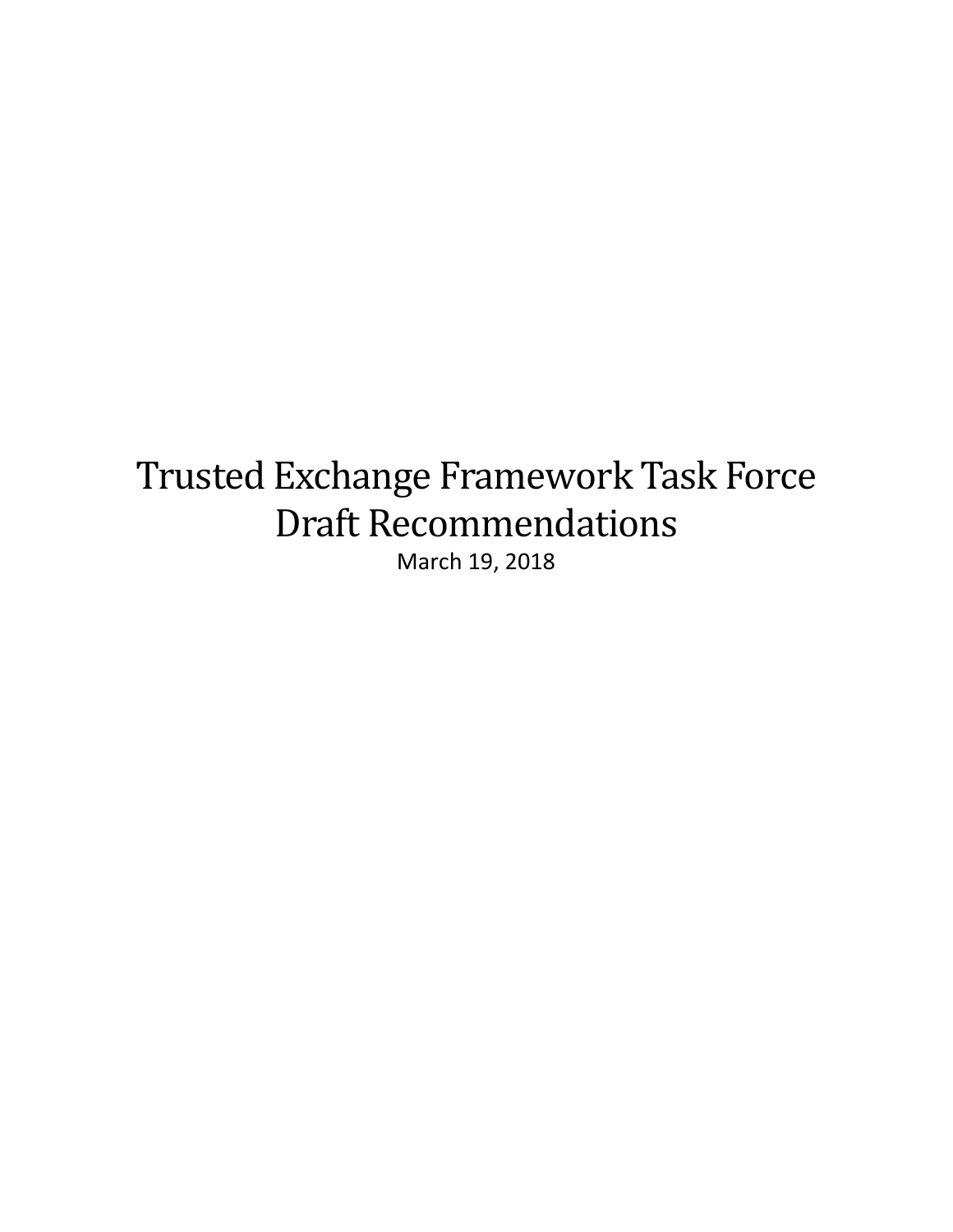Donald Rucker, MD National Coordinator for Health Information Technology Department of Health and Human Services 200 Independence Avenue, SW Washington, DC 20201

Dear Dr. Rucker,

The Health Information Technology Advisory Committee (HITAC) asked the Trusted Exchange Framework Task Force (TEF TF) to provide your office with recommendations around the Draft Trusted Exchange Framework (TEF or Framework). This transmittal offers these recommendations, which are informed by the deliberations among the Task Force subject matter experts.

# 1. Background

#### **1.1. Overarching charge:**

The Trusted Exchange Framework Taskforce will develop and advance recommendations on Parts A and B of the Draft Trusted Exchange Framework to inform development of the final Trusted Exchange Framework and Common Agreement (TEFCA).

#### **1.2. Detailed charge:**

Make specific recommendations on the language included in the Minimum Required Terms and Conditions in Part B, including—

#### **1.2.1. Recognized Coordinating Entity**

Are there particular eligibility requirements for the Recognized Coordinating Entity (RCE) that ONC should consider when developing the Cooperative Agreement?

#### **1.2.2. Definition and Requirements of Qualified HINs**

Recommendations for further clarifying the eligibility requirements for Qualified HINs outlined in Part B.

#### **1.2.3. Permitted Uses and Disclosures**

Feedback on enhancing or clarifying the six (6) permitted purposes and three (3) use cases identified in Part B.

#### **1.2.4. Privacy/ Security**

Are there standards or technical requirements that ONC should specify for identity proofing and authentication, particularly of individuals?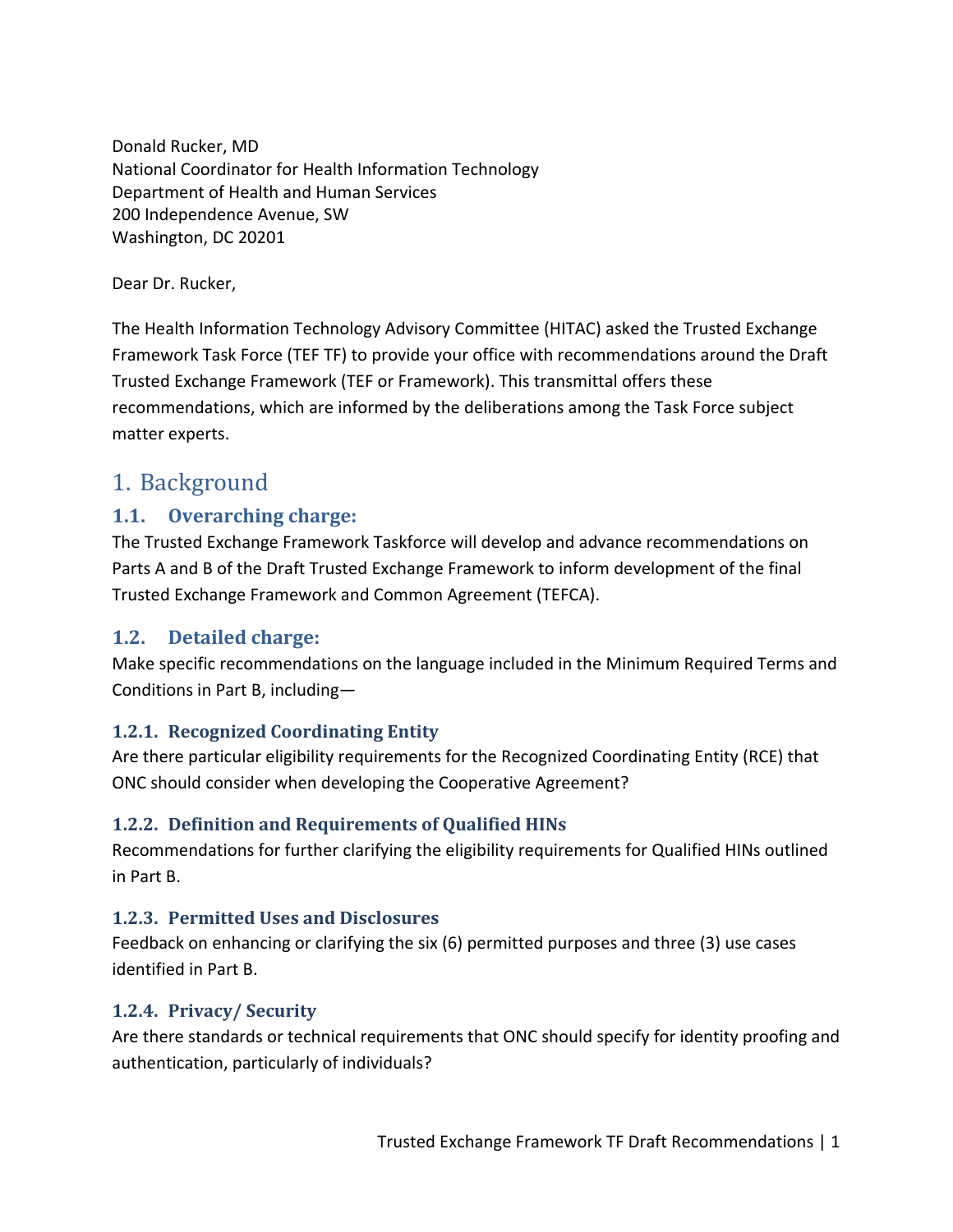# 2. Recommendations

## 2.1. Overarching Recommendations

As part of our deliberations, the TEF TF discussed a number of topics relating to the TEF overall, in addition to the particular questions we were asked to address. Given the overarching nature of these topics, we felt it helpful to provide a set of general recommendations to ONC.

#### 2.1.1. Clarity of Policy Goals

In many areas of the current TEF, the TEF TF found detailed discussion prescribing *how* the RCE and QHINs were to operate, without clarity on *why* they were to operate in this way. When assessing these items, the TF found it difficult to make clear recommendations about alternative policy approaches.

As a particular example among many, when the TF was discussing the QHIN eligibility criteria and how ONC defined "participant neutral" with respect to QHINs, it was not clear *why* ONC made that particular definition; this, in turn, made it difficult for the TF to discuss and recommend policy alternatives.

Conversely, we sometimes found detailed discussion of principles, without clarity on *how* the RCE and QHINs are supposed to operate to accomplish them. As a particular example, the draft Framework highlights individual access as a principle but does not specify how patients and other Individuals participate fully and equally in access, use and exchange under the Framework, and how patients and Individuals exchange patient-generated health data with their providers, etc.

**Recommendation 1:** ONC, in the Trusted Exchange Framework, should clearly define policy goals, expressed as clear statements of outcomes ONC wants to enable or outcomes ONC wants to prevent. In areas where ONC believes defining or prescribing particular implementations of policy is critical to national success, we recommend ONC first define the overall policy goals. We also recommend that ONC explain how the Framework operates to enable some of the core national priorities and use cases for interoperability, such as individuals' electronic access and use of their electronic health information, bi-directional access so patients can contribute and doctors have access to patient-generated health data and patient-reported outcomes, and shared care planning by doctors and patients. This will help users of the final Trusted Exchange Framework understand how the Framework works in realworld situations.

**Recommendation 2:** In areas where clear guidance or documentation for policy requirements already exists and where specific recommendations are desired, ONC should point to the existing guidance or documents rather than duplicate requirements in the TEF and only call out specific exceptions or deviations. Examples include specifics called out in the TEF on cyphers,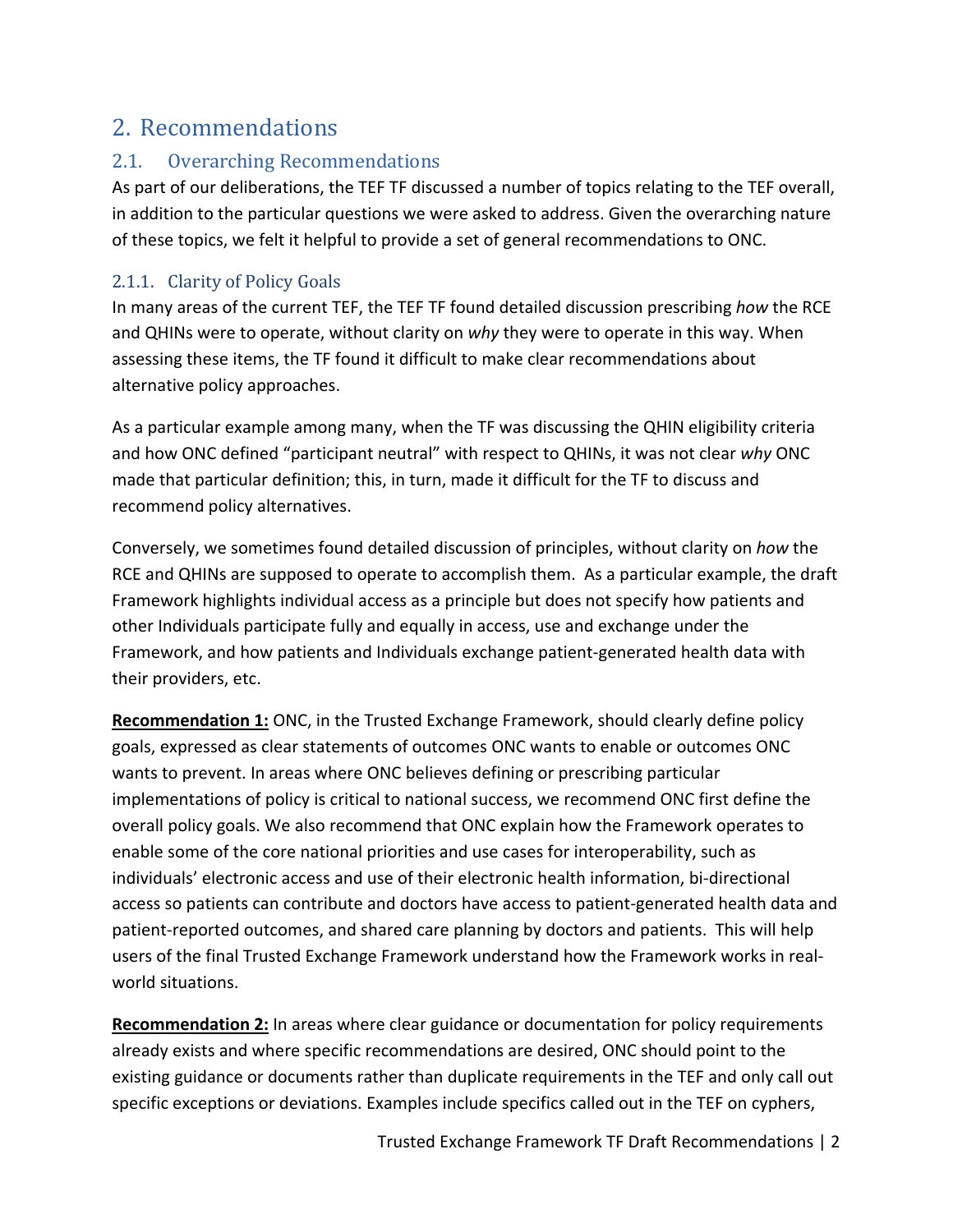key lengths, or particular hashing or encryption algorithms, where pointers to appropriate NIST or other guidance is preferable to repeating specific requirements. (These examples, however, are those where the TF would recommend instead deferring details to the RCE.)

#### 2.1.2. Division of Responsibilities

The TF found many areas where we believe ONC specified specific implementation details that would be more appropriate for the RCE to determine in conjunction with the QHINs, Standards Development Organizations, and Participants.

Given the state of interoperability with respect to many of the Permitted Purposes contemplated by the TEF, the TF believes standards and implementation guidance will undergo rapid cycles of testing and revision. In addition, the optimal set of capabilities delivered by QHINs to enable the articulated policy goals established by the 21<sup>st</sup> Century Cures Act and ONC will evolve through rapid cycles of trial and real-world feedback.

These cycles of trial, testing, feedback and revision are common to the evolution of interoperability in multiple sectors (see the findings and recommendations of the S&I TF of the HIT Standards Committee).

The API requirements for 2015 Edition Certification and the associated API requirements for MIPS provide a useful model for successful policy given these environmental conditions. By defining functional requirements (policy statements about *what* certified health IT was to do) and leaving the implementation details to the private sector and consensus-based standards development organizations, ONC allowed rapid evolution of FHIR, as standardized by HL7, and SMARTonFHIR as profiled by the Argonaut Project. This led to a large and growing ecosystem of health IT supporting standards-based APIs (FHIR) and standardized app integration strategies (SMARTonFHIR) and consumer (including broad consumer technology companies) and provider applications implementing this standard.

In taking this approach, ONC was able to use policy levers to encourage standardization without freezing markets or impeding innovation. At the same time, all stakeholders understood ONC retained multiple options, such as directing standards through regulation, in the event private sector actors were unable to move towards universal standards-based approaches.

The TF believes the ONC should take a similar approach with the TEF.

**Recommendation 3:** ONC, in the Trusted Exchange Framework, should define policy outcomes and functional requirements and, to the extent possible, refrain from naming particular standards or particular implementation mechanisms. Instead, ONC should charge the RCE, in conjunction with the QHINs, to evolve (through clear milestones involving real-world production use, feedback and refinement) towards named standards, implementation guides,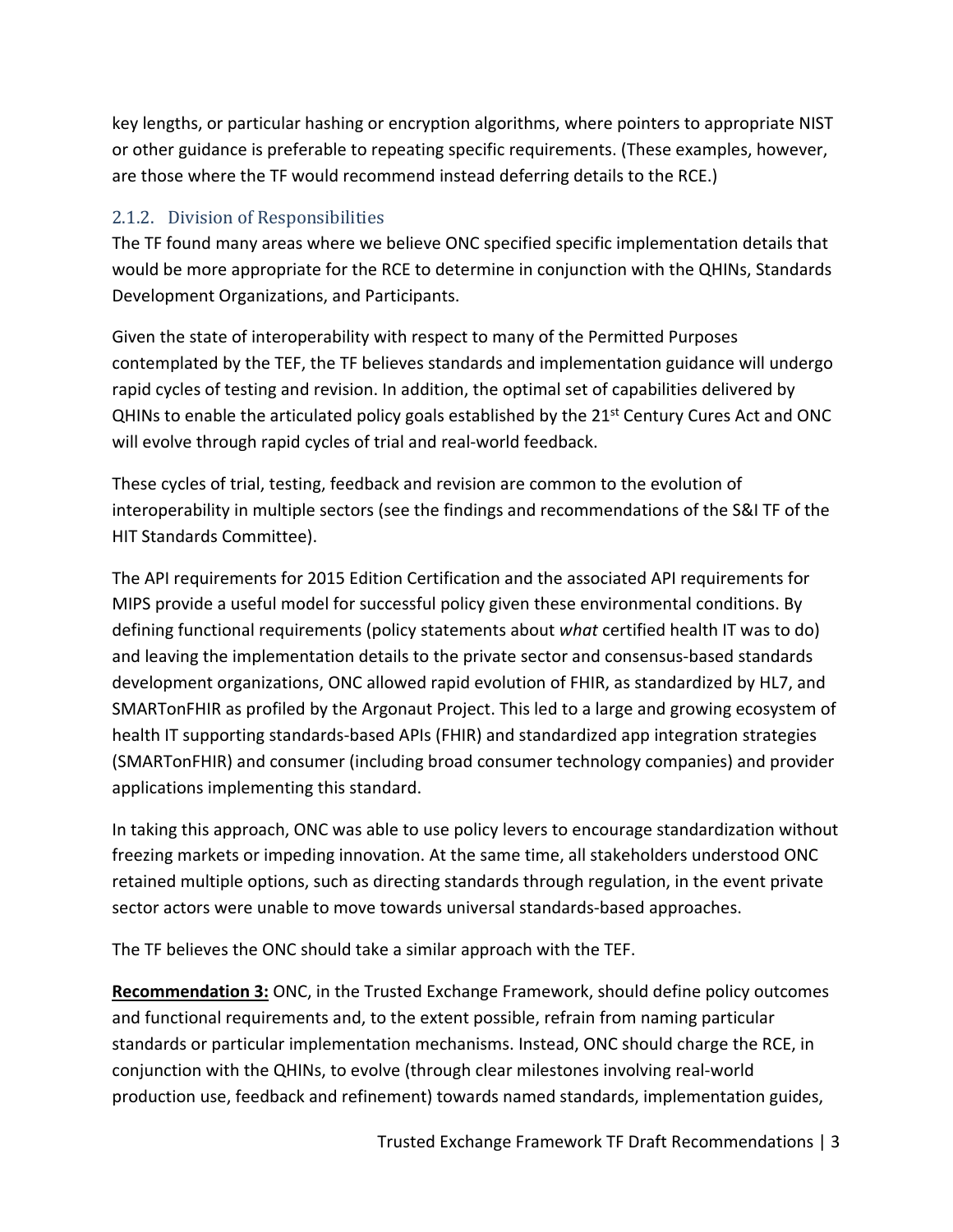and enabling policies meeting the broad policy goals and functional requirements defined by ONC. If stakeholders do not make clear, timely progress towards defined policy outcomes, ONC should retain the policy levers sufficient to name and direct standards, implementation guides, enabling policies and other mechanisms to address market failure.

**Recommendation 4:** ONC should, in areas of broad concern including those for market or ecosystem development, clearly document key policy outcomes and establish clear checkpoints for evaluating whether additional guidance for the QHINs or RCE need to be established.

As an example, QHIN services should be available for a broad range of actors, including small and independent provider organizations, and the patient. In these areas, rather than defining possibly restrictive criteria on QHINs (see our recommendations on Participant Neutrality), ONC should define key objectives and specific milestones for availability of QHIN services and evaluate the need for additional course correction at those times.

**Recommendation 5:** ONC should work closely with the RCE and coordinate with other Federal actors in areas where policy clarification or coordinated Federal action are critical enablers of QHIN success. For example, past coordinated actions of ONC and HHS OCR have been incredibly helpful in providing guidance and interpretation of HIPAA in multiple areas, including interpretation clarifying a patient's broader rights of data access in the readily available form and format of the patient's choosing through patient-controlled applications based on standards-based APIs. These kinds of interpretation and guidance improve interoperability by expanding the cases where exchange can be reasonably presumed to be in accord with Federal law and regulation. Coordinating and harmonizing Federal information security, privacy and identity assurance requirements with commercial standards will be important to enable broad adoption of interoperability by Federal actors.

#### 2.1.3. Defining "Single On-Ramp"

The TF struggled with connecting the language used by ONC, defining a goal for the QHINs to work together to provide a "single on-ramp" to Electronic Health Information, and the specific exchange models described for the QHINs (i.e., point-to-point or targeted query, brokered or broadcast query, and population-level query). In areas including public health and coordinated end-to-end referrals, the TF noted there are important ecosystem needs that are not met through HINs and are not addressed through the described capabilities of the QHIN. At the same time, there are interoperability needs that are currently well served through existing HINs. These needs, including administrative transactions, electronic prescribing, and increasingly Direct-based exchange and electronic resulting and, in some cases, electronic ordering may be significantly disrupted if the mandate of QHINs is overly broad in the short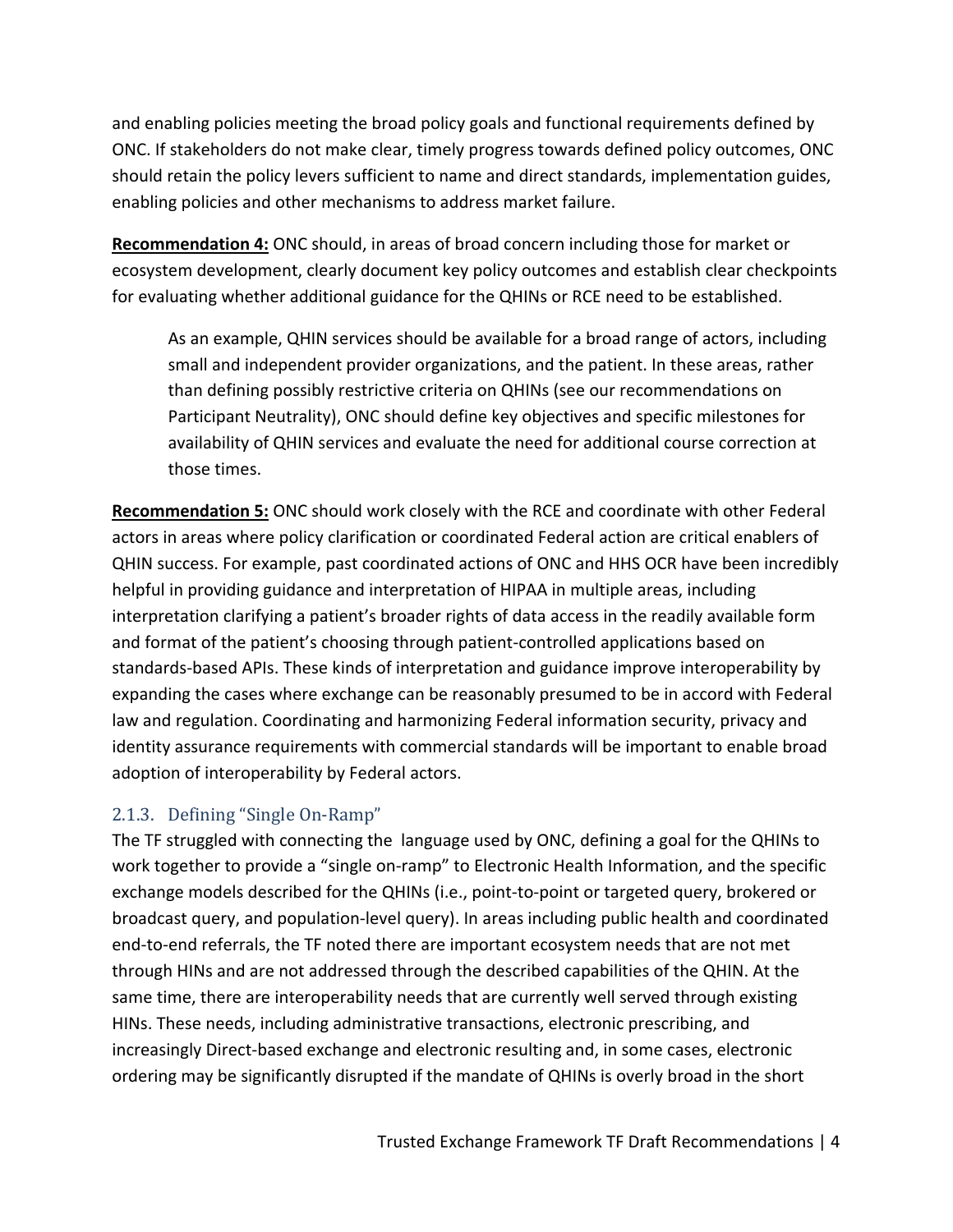term, such that the mandate of QHINs causes a business model struggle between existing and new actors.

At the same time, the TF believes over the long term it may be possible to evolve to a "single on-ramp" particularly for newer services based on new exchange models.

**Recommendation 6:** ONC should clearly define the role of the QHIN relative to existing forms of exchange and more clearly define the objectives and scope of "a single on-ramp" with respect to the types and capabilities of exchange anticipated to be provided through that single onramp.

With respect to what that definition should be, the TF was split. There were at least three fairly strongly held views, particularly with respect to the role of the QHIN over the next three-year period. Generally, the split followed a passionately held prioritization of two different policy goals:

- Narrow-focus: Improving interoperability is sufficiently complicated that ONC, the RCE and QHINs should maximize success by concentrating on a narrow area of focus and should be non-disruptive to existing successful exchange models.
- Expansive-focus: The benefit of providing a true single on-ramp to providers and patients for a variety of exchange models and types is sufficiently high that the mandate for QHINs should be broad as originally proposed.

The TF does not wish to restrict the evolution of the QHIN model over a longer period of time nor imply QHINs should offer only exchange modalities defined by the Trusted Exchange Framework. Some QHINs and HIT developers may be able to advance capabilities more rapidly for a broader "single on-ramp." However, we recommend the TEF establish priority for floor services over the initial three-year period of the RCE cooperative agreement.

The TF was evenly split on the two policy goals.

**(Alternative-focus) Recommendation 77A7:** ONC should clearly define the three-year priority to establish a floor capability for the "on-ramp" provided by QHINs to be for query-based exchange and access to EHI. ONC should clearly document that the QHINs will only be serving a subset of the needs of the defined permitted purposes as a floor. Additional exchange needs may be satisfied by QHINs (if they offer exchange services above the floor) and/or by other HINs.

There were two different formulations of the expansive alternative expansive-focus recommendation. Inclusion of these two different formulations should not be taken to imply a majority/minority or plurality/minority split as the broad split was even. Among the members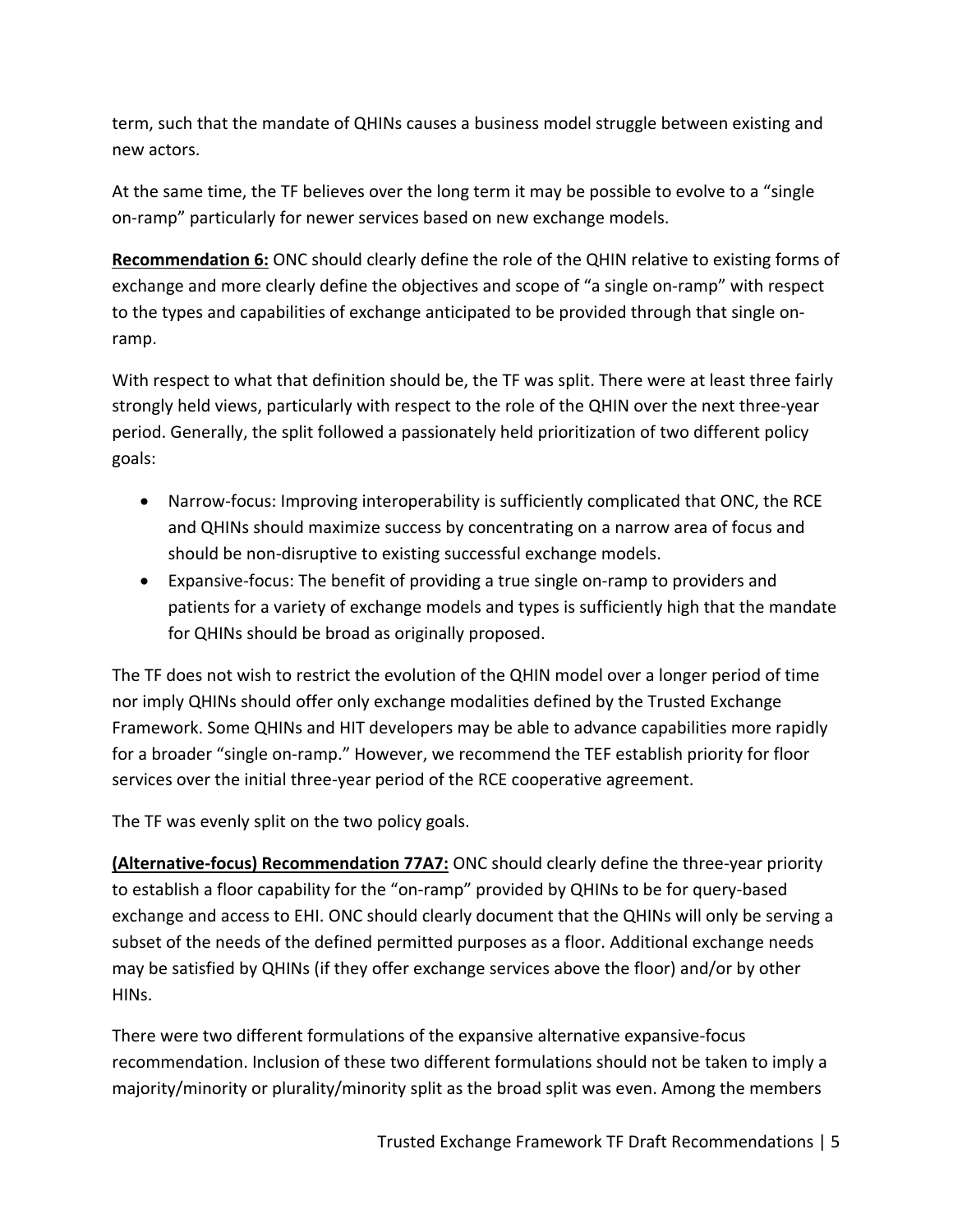of the TF adopting the more inclusive recommendation, the first formulation below had the broader support.

**Alternative (Expansive-focus) Recommendation 7B:** ONC should clearly define the three-year priority to establish a floor capability for the "on-ramp" provided by QHINs to be for all forms of EHI exchange, including but not limited to query-based exchange and push-based exchange models, including push to public health, referrals and transitions of care access to patient generated health data, electronic orders and results, electronic prescribing and administrative transactions. Note that for some forms of exchange, this may be an "on-ramp" only, and for other forms of exchange, it may be a complete exchange solution.

**Alternative-focus Recommendation 7C:** ONC should clearly define the "on-ramp" provided by QHINs to serve under-served high priority EHI exchange needs to be defined by ONC in the Trusted Exchange Framework, regardless of exchange modality. In particular, QHINs should serve needs for public health and coordinated referrals, as well as query-based exchange, even when those needs require other modalities of exchange (e.g., unidirectional or bidirectional push exchange). Additional exchange needs may be satisfied by individual QHINs (if they offer exchange services above the floor) and/or by other HINs.

**Recommendation 9:** Should the ONC adopt the inclusive definition of "single on-ramp," ONC should establish in the TEF a process for defining and ensuring that QHINs serve needs established as the national floor for additional modalities of exchange, including unidirectional and push-based exchange. These forms of exchange serve a broad set of purposes for the allowed permitted purposes. For example, bidirectional push is used for coordinated referrals and pushed transactions are used for reportable labs and diseases for public health.

# 2.2. Recognized Coordinating Entity:

As noted above in our Overarching Recommendations, the TF believes ONC should defer and assign many of the operating decisions and detailed guidance for overall architecture and orchestration, standards, interoperability guidance, profiles, and metrics to the RCE, working in conjunction with the QHINs. Accordingly, the RCE should have strong capabilities in health care interoperability.

The TF believes the RCE should be broadly trusted, above reproach, transparent, and open. Governance of the RCE should represent a broad range of perspectives, including the patient, and not be overly weighted to large health systems, Federal providers, users of particular health IT, a particular QHIN or set of QHINs, and should have sufficient protections against activities that would lead to or be perceived as leading to conflicts of interest.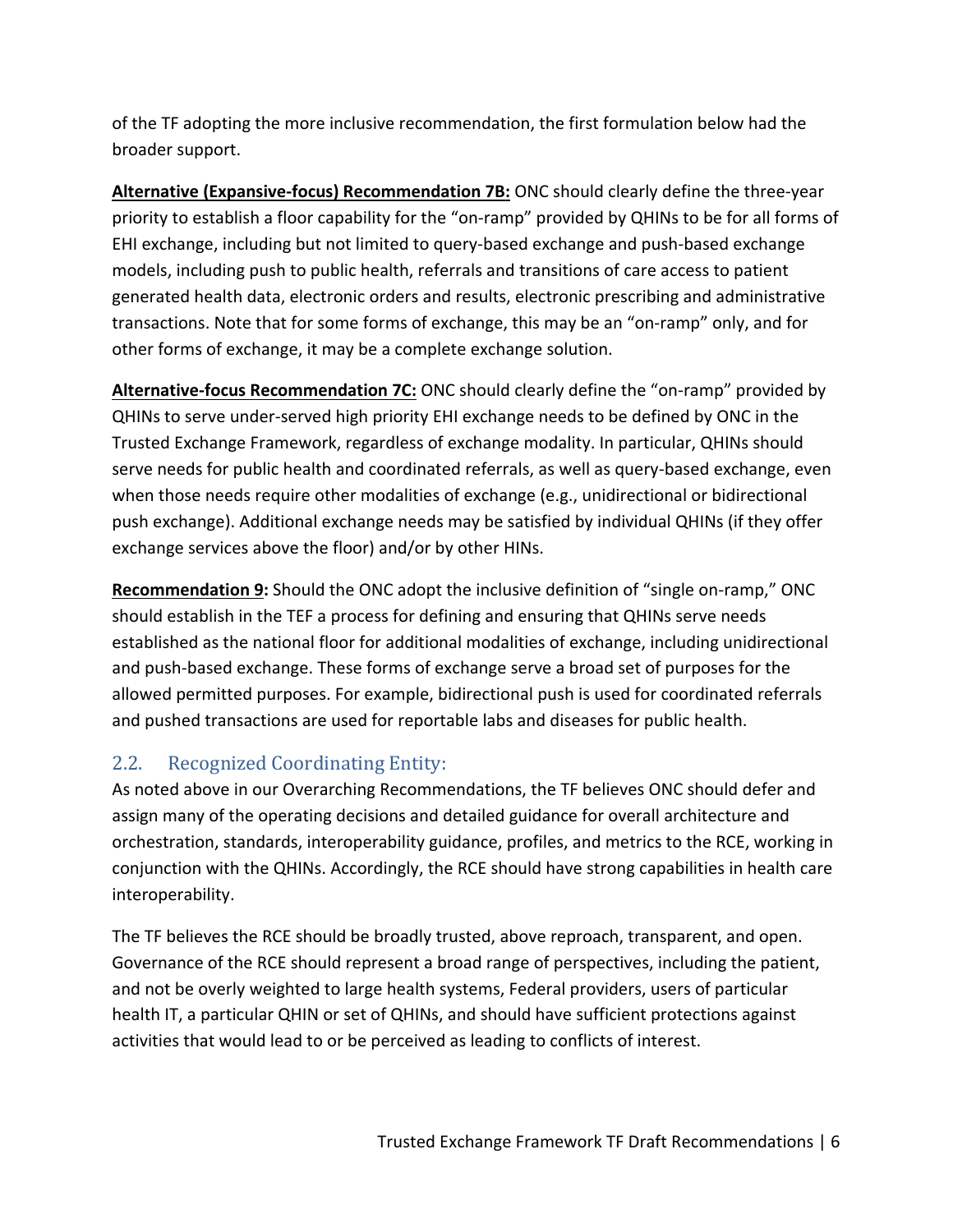At the same time, depending on the particular sustainability model used, the RCE may need to provide appropriate fiduciary oversight for funding members of the RCE.

The TF believes the RCE role might not match exactly any of the existing interoperability governance actors, and that the RCE selected by ONC might represent a merged or reconfigured version of one or more established actors. The TF believes ONC may wish to look at successful governance models from outside of health care.

**Recommendation 10:** ONC should establish eligibility criteria for the RCE, requiring not-forprofit status, a clear sustainability model, and a governance model that balances responsibility among the national interests and the dues-paying members of the RCE. The governance model for the RCE should represent a broad range of perspectives relevant to priority use cases and permitted purposes under the TEF. Given that larger actors are often oversampled, the RCE governance should make special effort to represent smaller actors, particularly smaller practice provider actors, as well as the patient perspective. The governance model for the RCE should deliver transparency and protect against governance or board configurations and operating models that could lead to or be perceived as leading to conflicts of interest. In particular, the RCE governance should not be weighted towards or against particular segments of the provider community (e.g., large or Federal providers), health IT vendors, particular QHINs, etc., and should include ONC representation.

**Recommendation 11:** ONC should require the RCE, as it works on standards, implementation guidance, profiles and other enabling material to make such material open to the public without restrictions on use or reuse except as necessary to enforce certification marks or other proofs of QHIN compliance with RCE-defined requirements.

The TF discussed how ONC should judge the success or failure of the RCE and what interim milestones might be considered. The TF felt the RCE should be judged primarily based on outcomes-based measures (e.g., those set forth in the "impact" domain and subdomains of the National Quality Forum's Interoperability Measurement Framework) and the real-world success of interoperability. That is, as a voluntary framework, the TEF and the RCE will be judged successful if providers and patients adopt and receive services through QHINs that address the policy goals in the 21<sup>st</sup> Century Cures Act. Secondary measures should be satisfaction or surveybased, measuring the perceptions (including the user experience of interoperability) primarily of patients and providers, and secondarily of health IT developers and QHINs. Process-based measured should be viewed as leading indicators of eventual outcome and satisfaction-based success. Because of the complexity of this effort, outcome, satisfaction and process measures should be defined with the end in mind, and working backward to satisfy the twin constraints of feasibility and policy urgency.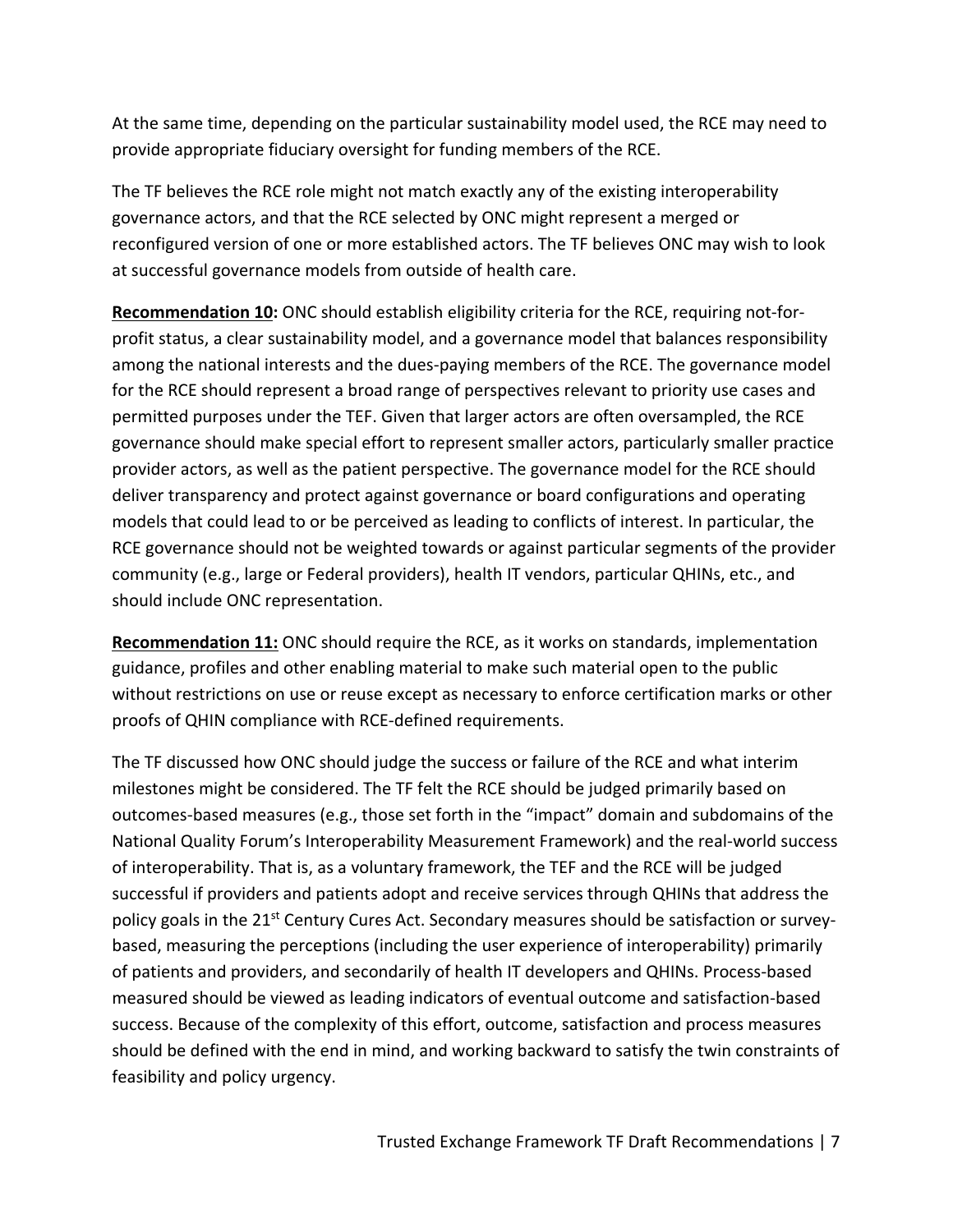**Recommendation 12:** ONC should develop a set of outcomes-based goals, measures and associated milestones based on expected patient and provider real-world experiences enabled through the TEF and associated RCE activities. The RCE should define a set of satisfaction, user experience and process measures and metrics linked to the outcome goals and measures. Measures and milestones should be defined from the perspective of the desired real-world goals expected to be achieved by the end of year three and then work backwards to interim goals, balancing feasibility and urgency. Outcome goals, measures and milestones should be set based on high-priority use cases (see the TF recommendations on Permitted Uses).

# 2.3. Qualified Health Information Networks

The TF discussed the meaning of "Participant Neutral" provided in the in the definition of QHIN on page 28 of the TEF. The TF had a great deal of difficultly untangling the policy intent of the language from the mechanics of the language itself. We understood the language "none of the exchanges of EHI by or on behalf of the Qualified HIN include the Qualified HIN itself (whether directly or indirectly) as one of the parties" to preclude, for example, an EHR vendor or a large provider or pharmacy organization, from establishing a QHIN serving its members or users. We had difficulty both with the language itself and with the policy intent behind the language. Here are two examples:

- It is not clear how an EHR vendor running a QHIN is including "itself" when it returns data from the providers who use the QHIN technology
- Some existing vendor-specific exchanges are in fact run by separate not-for-profit entities governed by the provider organizations that use the technology.

Consistent with our overall recommendations that ONC document policy goals, it would be helpful to understand the underlying policy goals intended in the meaning of "Participant Neutral."

The TF endorsed a policy goal that the ecosystem of QHINs be neutral and accessible to all relevant parties. At the same time, the sense of the TF was that restrictive language would prevent business models that might otherwise offer significant value to the health care ecosystem.

**Recommendation 13**: ONC should clarify the policy intent in the meaning of "Participant Neutral" and revise the definition and associated qualification criteria for QHINs to better reflect the policy intent. ONC should define a policy goal that the overall ecosystem of QHINs is neutral and accessible to all parties. ONC should use more neutral definitions that do not prevent data holders from offering QHIN services. If ONC desires stronger, more restrictive participant-neutral language, ONC should consider the various ways that prospective QHINs may structure business entities to address possible restrictions.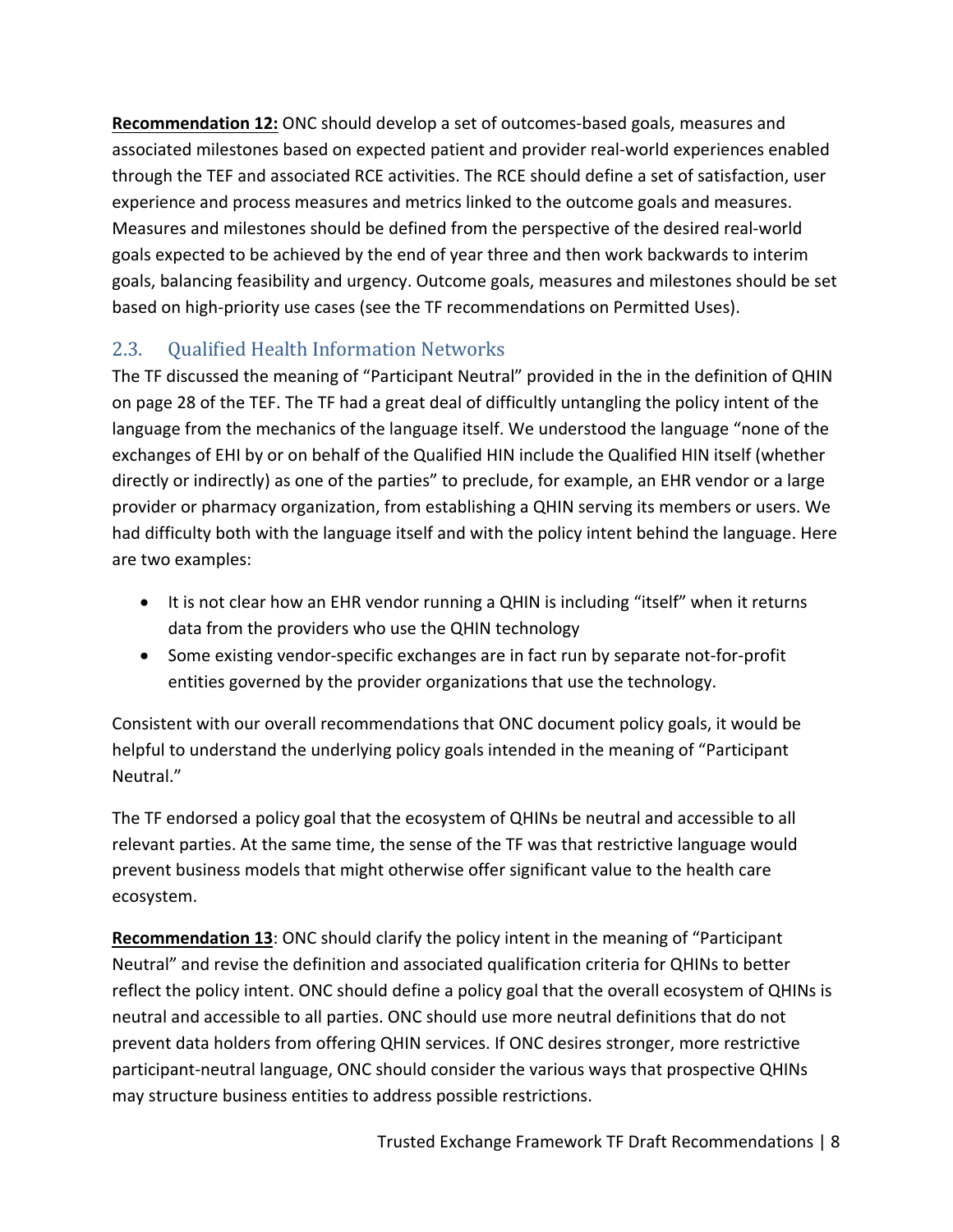Consistent with our overall recommendations, the TF felt the description of the broker model was too detailed. It would be more helpful to establish a functional description of the experience to be achieved by providers and patients, and let the RCE and QHINs work out the operational details. As currently described, the specified broker model could be too "chatty" and inefficient in actual practice.

**Recommendation 14**: ONC should define a set of functional requirements documenting the outcomes of using a QHIN from the perspective of a provider or patient. For example, ONC might define a functional requirement that a provider or patient should receive all known locations where a patient's data might be found and the content of data to be found at those locations, regardless of the technology vendor or QHIN used by the end location of data.

The TF discussed the proposals for QHIN fees. The goal of the TEF QHIN fee requirements is to establish reasonable and non-discriminatory fees for QHIN-to-QHIN interchange pricing. In particular, to allow uniform access to all permitted purposes across QHINs, the draft TEF requires QHINs to establish a QHIN-to-QHIN price of zero for some permitted purposes (patient access, public health, benefits determination) and cost-basis fees (Attributable Costs) for the other permitted purposes required under the TEF.

At the same time, the draft TEF establishes a duty to respond for permitted purposes both on QHINs and, through flow-down terms, on Participants. The combination of zero or cost basis fees and duty to respond for permitted purposes creates a market situation where actors can receive data at a low cost that they otherwise might have paid for, by establishing a QHIN to serve those actors.

As an example, the Social Security Administration might establish or participate in a QHIN for Federal actors. Although SSA is otherwise willing to pay for electronic exchange, because of the relative value of electronic exchange to paper-based chart retrieval, handing, and abstraction; through the TEF fee structure, SSA could request and receive the same data through the Federal QHIN with no fees needed to be paid to the end provider organizations or the QHINs that facilitate exchange. Because these kinds of uses currently provide business models and incentives to provider organizations and the HINs that support them, the combination of zero or cost-basis fee structure for QHIN-to-QHIN exchange and the duty to respond may change the market for exchange in profound ways.

Because some of the broader regulatory context for the  $21<sup>st</sup>$  Century Cures Act has yet to be published by ONC and other HHS offices, centers and agencies, and because our recommendations on Permitted Uses recommends a scaled roll-in, this may be marketdistorting in some instances.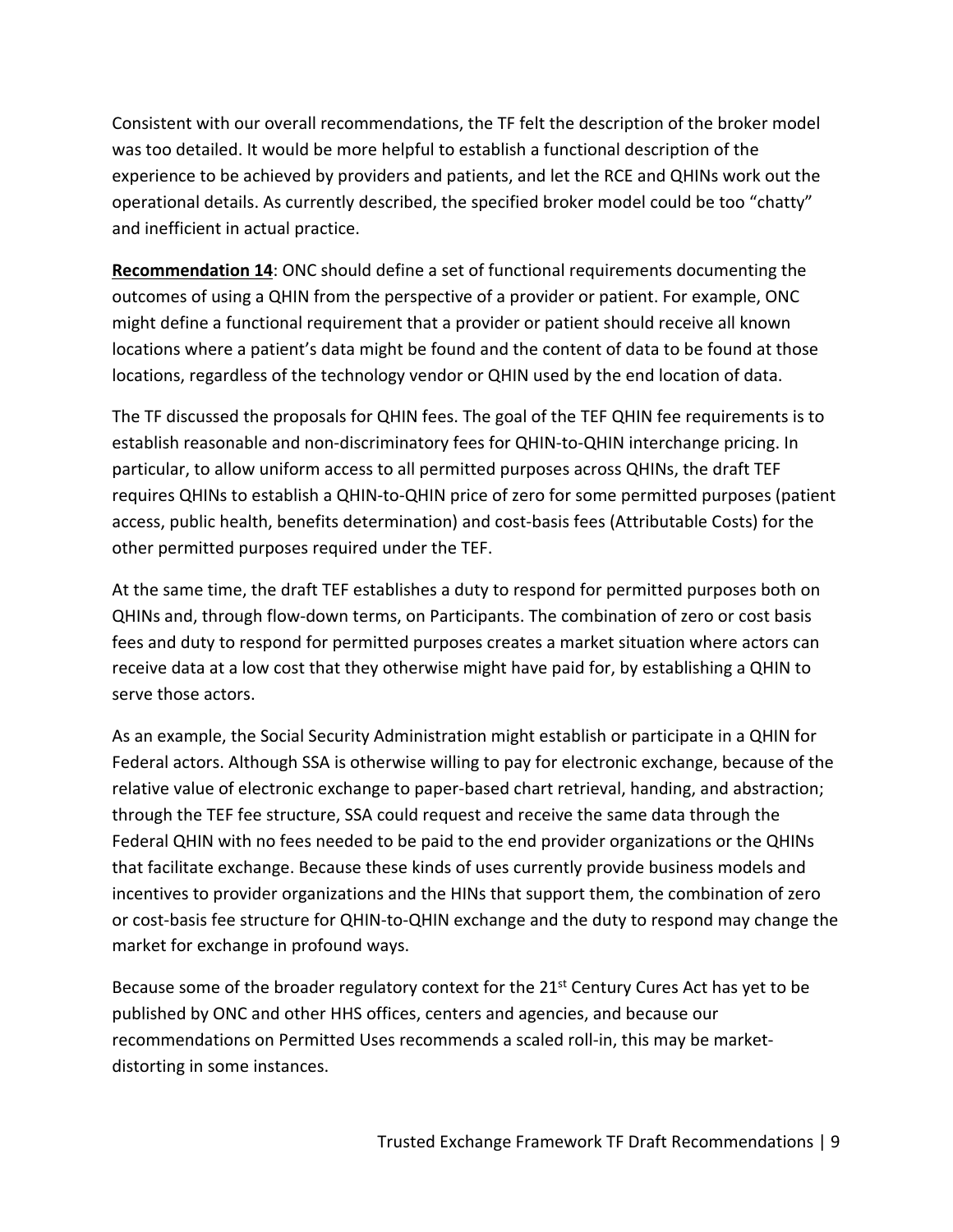When exchange requests and responses are reciprocal, this kind of combination of common exchange model would be helpful to respond with even QHIN-to-QHIN fee structures is helpful. As examples, treatment-based uses which benefit patients and provider organizations are clearly established in the 21<sup>st</sup> Century Cures Act as subject to information blocking penalties. Accordingly, all provider organizations will need to enable access to avoid information blocking penalties. Although the TEF and QHIN participation are voluntary, it would be ideal if active participation in exchange enabled by QHINs established a reasonable basis for assuming conformance to relevant information blocking rules. (The TF acknowledges exact details here are speculative, pending final rules on information blocking.) These kinds of access benefitting patient and providers and are required of all provider data holders are appropriate for common requirements combining cost-basis fee structures and duty to respond.

However at the present time, the market for payment-based uses (including, for example, data retrieval to enable risk adjudication for Medicare Advantage plans) or benefits determination are under rapid development. As payers differentially benefit from information access for risk adjustment, the market has developed with a payer fee structure. Cost-basis fee structures and a duty to respond to payment-based purposes of use would inevitably shift cost to providers who are obligated to respond to queries and to establish query infrastructure for treatment uses and/or increase the incentive for Participants and HINs to opt out of participation in the TEF.

**Recommendation 15**: ONC should establish through the TEF the combination of zero or costbasis QHIN-to-QHIN fee requirements with the duty to respond by QHINs, Participants and End Users only on QHIN-intermediated access that is required for all Participants and End Users and for uses that are reciprocal (where both sides of the exchange benefit and participate). ONC should understand that zero or cost-basis QHIN-to-QHIN fee structures combined with duty to respond for permitted purposes will significantly shape market dynamics and increase the incentive for organizations to opt out of participation in the TEF.

The Attributed Costs calculation has the potential to distort pricing and provide a disincentive to create efficient services. As an example, if one QHIN invested R&D capital in projects to create more efficient services, the QHIN would not be able to recoup the benefit of that increased efficiency through increased margin, because the Attributed Costs for providing the more efficient service have decreased. The counterpart who is highly inefficient, by contrast, benefits from reduced R&D expenses with no penalty for inefficiency. The QHIN-to-QHIN fee structure should instead be uniform. The RCE should use mechanisms that provide appropriate incentives to reduce cost structures over time. For example, reverse auction mechanisms have been used in similar areas to establish market-appropriate fee structures. The TF noted that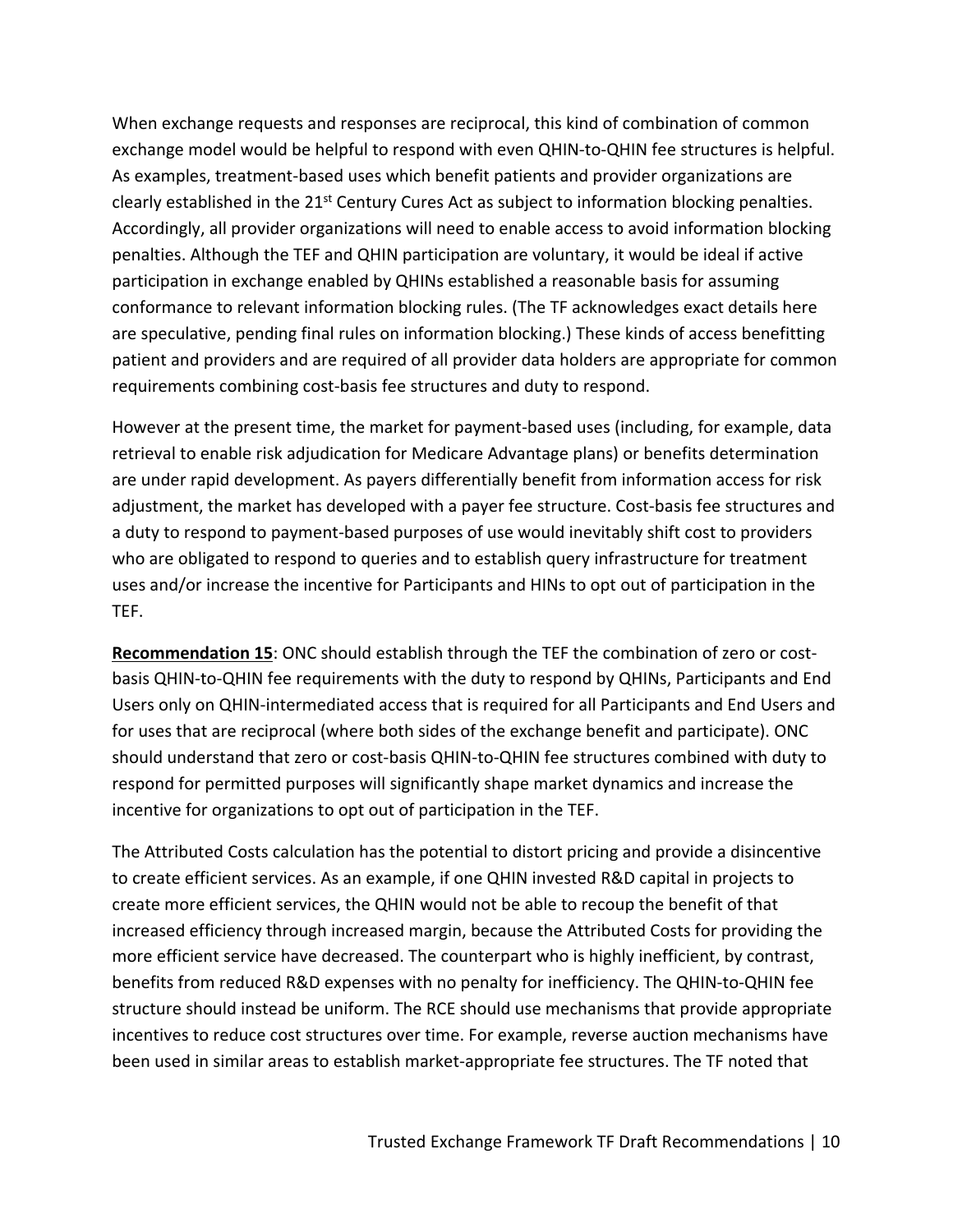QHIN-to-QHIN fees need to be for well-defined Service Level Agreements (that is, it should not be acceptable for a QHIN to meet defined fee structures by being slower than peers).

**Recommendation 16**: ONC should provide the RCE the authority to employ mechanisms to ensure QHIN-to-QHIN fees are uniform for like services at like performance SLAs and should encourage the RCE to adopt mechanisms, such as auctions, that prevent against inappropriate price increases and provide appropriate incentives for QHINs to reduce cost structures for QHIN-to-QHIN exchange over time.

The TF noted that zero-cost QHIN-to-QHIN fees decrease incentives on Participants and End Users of QHIN services to develop and use those services efficiently. Accordingly, the TF believes zero-cost QHIN-to-QHIN exchange fees should be limited only to Individual Access.

**Recommendation 17**: ONC should limit, under the TEF, zero-cost-basis QHIN-to-QHIN exchange solely to Individual Access purposes (as defined and limited following TF recommendations under Permitted Uses and Disclosures).

## 2.4. Permitted Uses and Disclosures

The TF applauds and strongly endorses the requirement for Individual Access. At the same time, the TF recognizes this is an emerging space, and policy and standards requirements are not clearly established. The TF believes individual access (e.g., access to EHI through an individually controllable account), as defined by HIPAA (45 CFR 164.524), should be cleanly separated from aggregator-based access (e.g., where data is accessed by a data aggregator for secondary purposes via a proxy through an individual access request) for the purposes of fee restrictions and duty to respond. Note the TF acknowledges patients have the right to donate or otherwise direct or use their data as they choose which may involve actors that are not governed by HIPAA but would be subject to FTC regulations.

**Recommendation 18:** ONC should clearly define "Individual Access," consistent with HIPAA (45 CFR 164.524), such that aggregator-based access on behalf of the individual is differentiated from the individual acting on their own. Fee restrictions and duty to respond should be restricted to the case where the patient is requesting access to view, download, use or transmit data to an entity or application or utility that the patient manages and subsequent data donation should be optional and under the patient's control.

**Recommendation 19:** ONC should make it clear the duty to respond that is an obligation on other Participants and End Users is not an obligation on individuals. Individually-controlled services should be able to make data available for query (one possible model would be a health record bank) but should not be required to do so; and should they make data available, the choice of response should be up to the patient.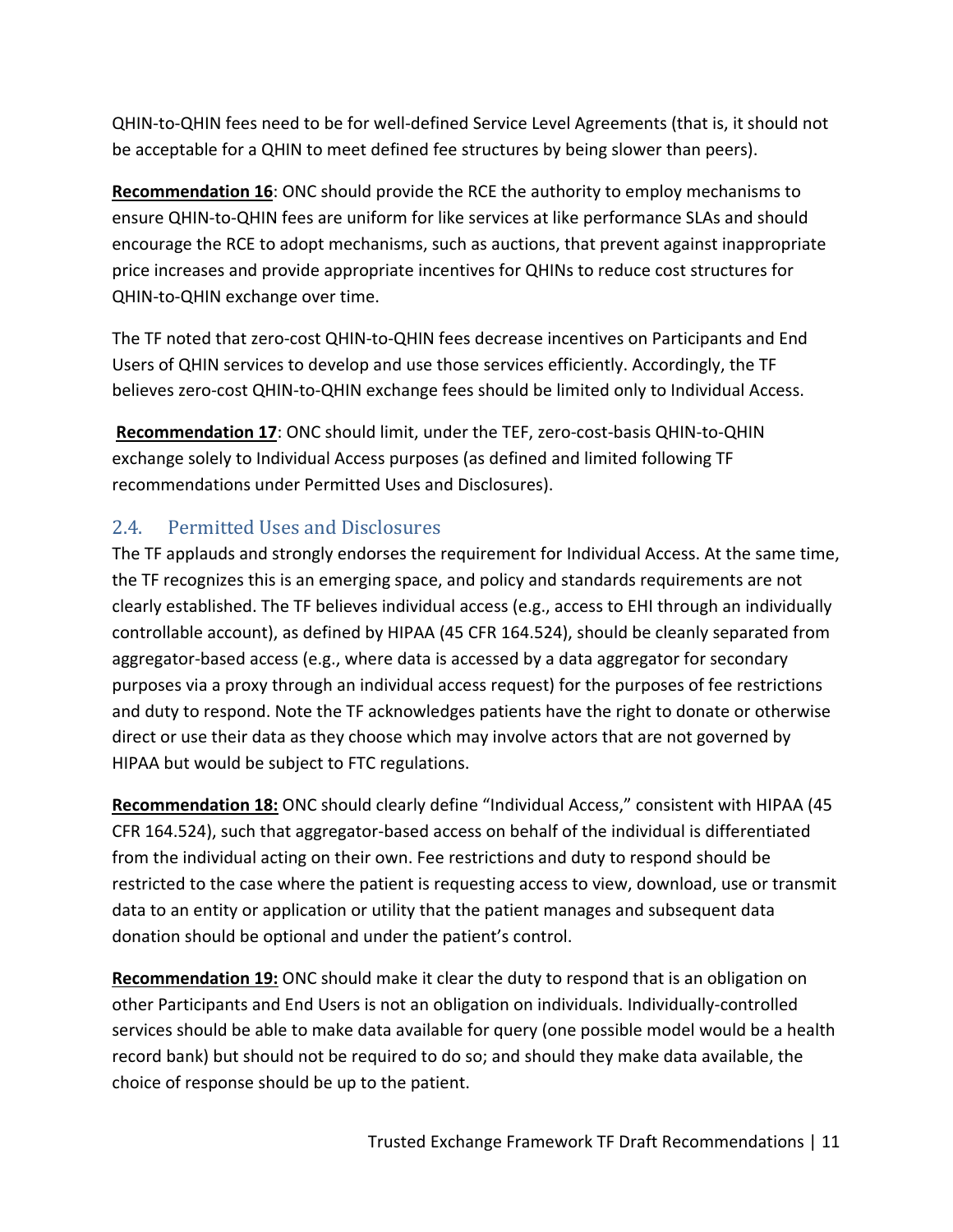Policies and standards for individual access to a patient portal have been developed and are in moderate scale use (for example, SMARTonFHIR-based access). However, when broad-scale individual access cross-provider and other data holder queries are made, data respondents are not the organizations that have performed identity assurance and authentication sufficient to minimize the possibility of breach when releasing data to the individual. The policy requirements and standards enablement (for example, the format and meaning of Oauth2 requests in a patient request use) for these cases are under limited scale pilot have not been formalized sufficiently for broad scale usage.

**Recommendation 20:** ONC should ensure stakeholders (such as the RCE, Standards Development Organizations and public/private consortia) test and evolve standards, implementation guidance, profiles (for example, to provide information about the level of identity assurance used in standards such as OAuth2) and accompanying policies that are sufficient to enable broad-scale individual access, within a timeframe sufficient to meet the policy goals for individual access and other permitted purposes.

The TF applauds and strongly endorses the requirement for treatment-based access. This is a well-tested area and has many exemplars in practice.

Other permitted uses and disclosures have had only pilot-based use or use only through proprietary exchange. The TF believes these uses require active production testing and refinement prior to broad scale use. The TF clarifies that it makes this recommendation based on relative standards and policy readiness, not based on relative need or policy importance.

**Recommendation 21:** ONC should require Individual Access and Treatment permitted uses and disclosures, with those purposes of use defined as per HIPAA. Other uses and disclosures require broader scale testing and require additional standards and policies, and subsequently should be phased in as testing, standards and implementation guidance development, and policy clarification are sufficient for broad-scale national deployment. Of course, this should not preclude a QHIN, HIN, or Participant from enabling the other permitted uses.

Although the particulars of the USCDI are outside of the charter for this TF, we noted that the USCDI needs to be evolved in conjunction with permitted uses and disclosures and needs to be aligned to the particulars of each use. That alignment needs both to address the use of additional data for the particular use case and limitations on data supplied to address HIPAA minimum necessary standards and local policy requirements. As examples:

• The current US Core Data Set, as enabled through the Consolidated CDA, is insufficient to meet all the data needs for the Social Security Administration disability benefits determination use.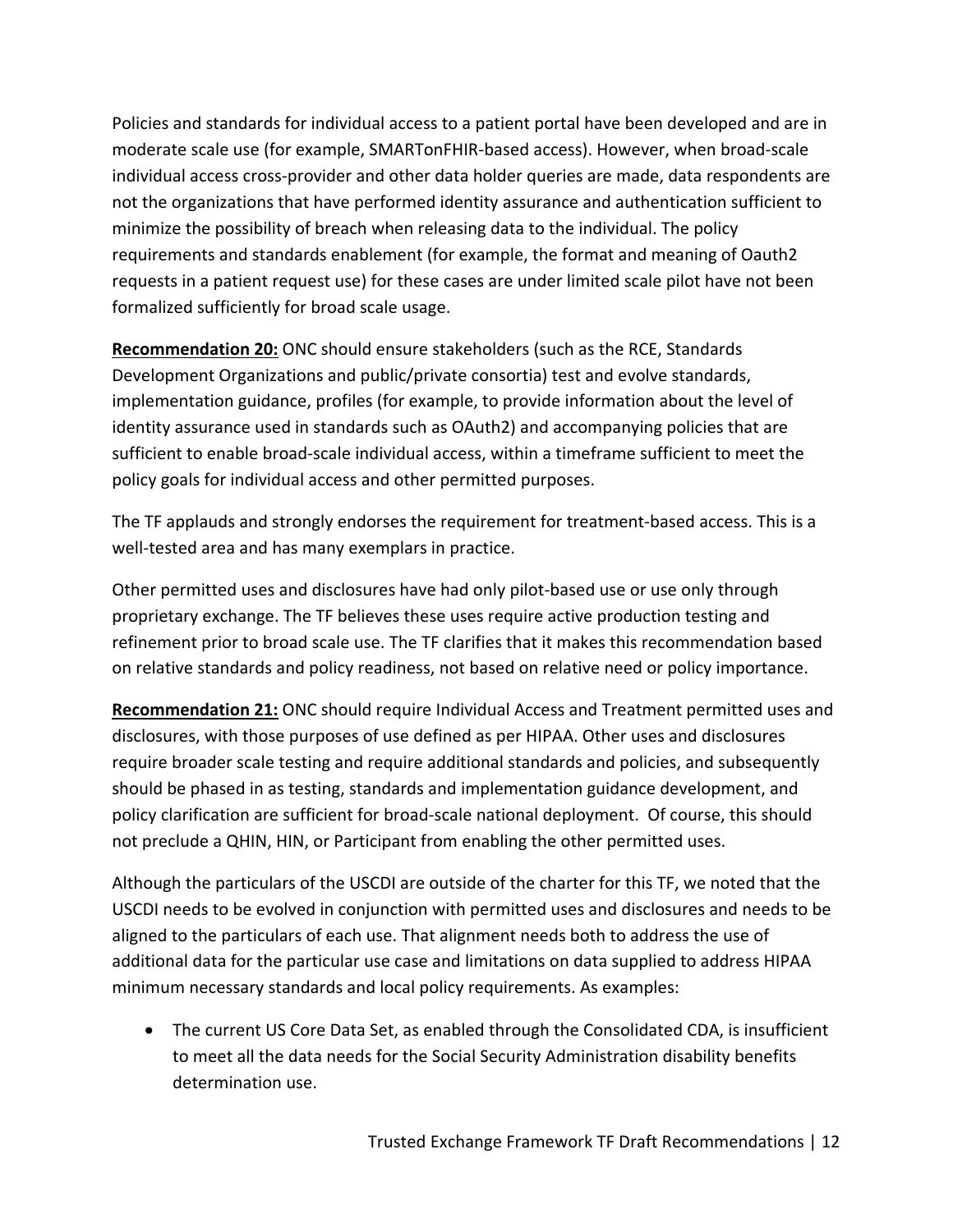• Many public health agencies both require more data than is supplied in the US Core Data Set and are limited by policy from collecting data outside of the data needs sufficient for the particulars of the public health reporting need

**Recommendation 22:** ONC should work with stakeholders to align USCDI with the particular needs for each permitted purpose and exchange use case, both to address additional data that may need to be collected, and to address data exchange limitation to minimum necessary standards.

The Social Security (SSA) Disability Determination use is well established and the TF applauds inclusion of this use case as a permitted purpose. However, as noted in our recommendations for the QHIN-to-QHIN fee structure, those fee requirements conflict with SSA's established fee structure, under which SSA is authorized to pay a per record access fee.

**Recommendation 23:** ONC should work with stakeholders to resolve the fee disparities for the SSA disability determination use case.

For purposes of use beyond Individual Access and Treatment, please see the TF comments on QHIN fee structures for TF concerns about the combination of duty to respond and zero or costbasis QHIN-to-QHIN fee requirements on the evolution of markets and assumption of fees.

The TF found that Payment use was too broadly defined in the draft document to be useful. Payment-based uses include claims attachment, medical necessity and utilization management, risk adjustment and others yet to be defined. Some of these uses require individual memberlevel data access (e.g., query for utilization management), others require population-level data access. Population level queries for payer-based use cases may require member filtering and other mechanisms to address policy requirements when patients move between payers and plans. In many cases, payer/provider data query have additional contractual requirements and the relationship between payers and providers could be substantively affected by an affirmative duty to respond under the TEF.

**Recommendation 24:** ONC should clearly define sub-purposes of use under the broad Payment permitted purpose, and define the policy objectives. ONC should work with the RCE to establish enablement, including standards, implementation guidance, policy guidance, and profiles for each of the permitted purposes for which duty to respond is required.

With respect to population-based query, the TF made a distinction between population access by providers and provider-aligned organizations (such as clinically integrated networks or accountable care organizations) and access by other organizations, including payers.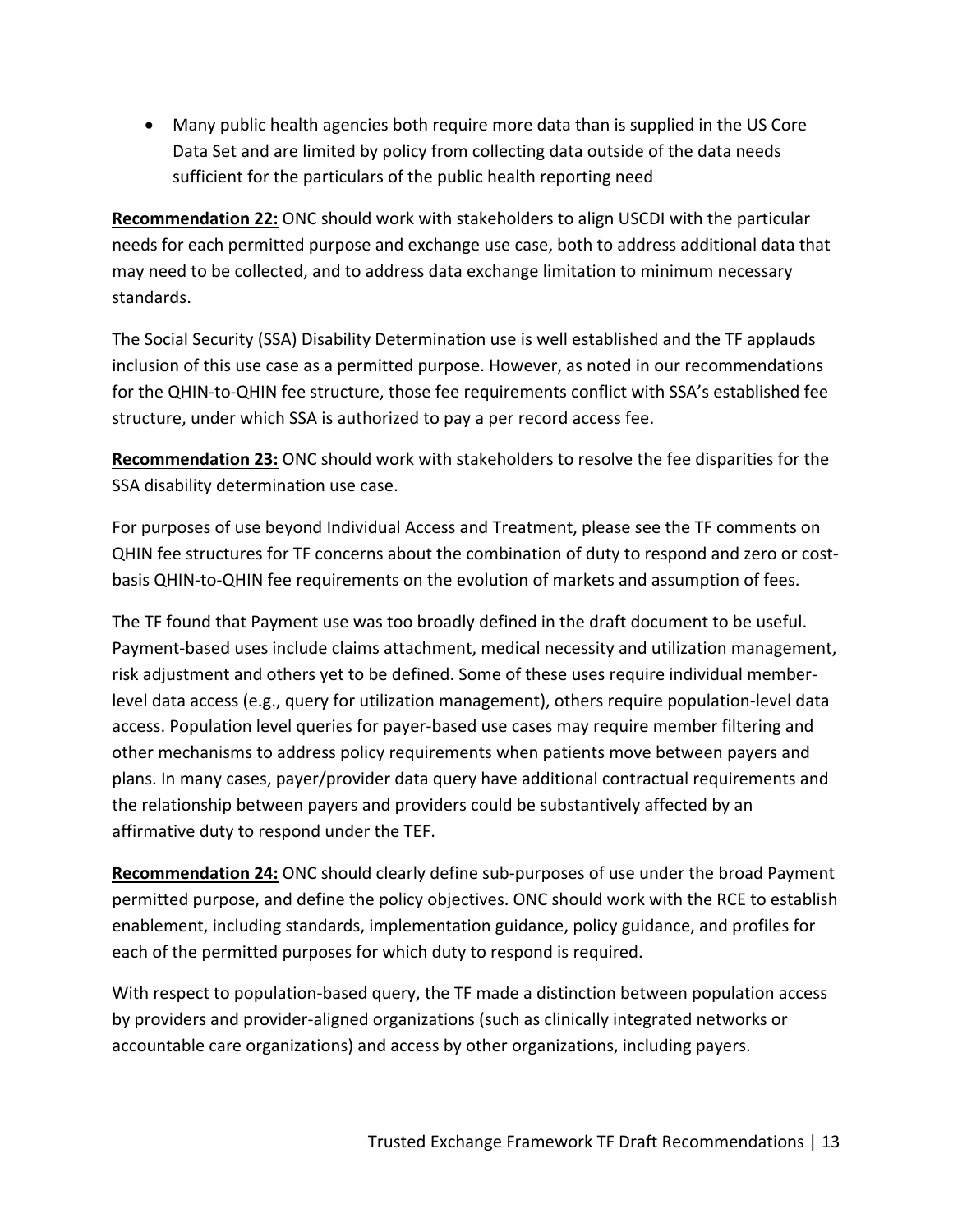For provider-based HIPAA operations uses that allow data aggregation across covered entities such as quality measurement or ACOs evaluating physician performance, the TF applauds inclusion of this use as a permitted purpose. In addition, as this case meets the requirement of reciprocity and alignment of value, the combination of duty to respond and cost-basis fees are not market distorting.

However, standards and policy enablement in this area are early and evolving, and the TF believes this use is not ready for broad-scale adoption.

The TF notes that use of population data by other actors, including payer use for payer-based quality measurement (e.g., HEDIS measures) and especially payer use for evaluating physician performance, have many of the same market and contractual issues noted under the recommendations for payment.

**Recommendation 25:** ONC should work with standards development organizations and publicprivate stakeholders (for example, the Argonaut Project and/or the DaVinci Project) to define, test, collect feedback and refine standards for population-based query for provider-oriented value-based-care uses. ONC should work with HHS OCR and other stakeholders to align standards with policy requirements to ensure the standards can be used in practice. ONC should delay implementation of these uses until appropriate testing can be performed.

#### 2.5. Privacy and Security

With respect to the issues of individual meaningful choice to participate in information exchange, the TF noted that both so-called "opt-in" (a default presumption not to consent to HIPAA permitted purposes unless consent explicitly is granted) and "opt-out" (a default presumption to consent unless explicitly withdrawn) have the same real-world outcome where large majorities (95%) choose to participate when choice is meaningfully presented to the individual. A presumption of non-consent drives significant administrative burden.

Successful real-world exchanges defer these issues to the provider organizations who are in the best position to comply with local requirements and policies. For example, electronic prescribing medication history requests carry a consent assertion that is ultimately set in the EHR by the provider organization.

**Recommendation 26:** ONC should not demand universal requirements to collect and honor individual consent for HIPAA permitted purposes. ONC should assign requirements in this area to the RCE to address which should consider successful implementations that allow flowing/assigning these requirements to the organizations (for example, provider organizations) that are closest to the patient and to obligations established under state and local law and regulation.